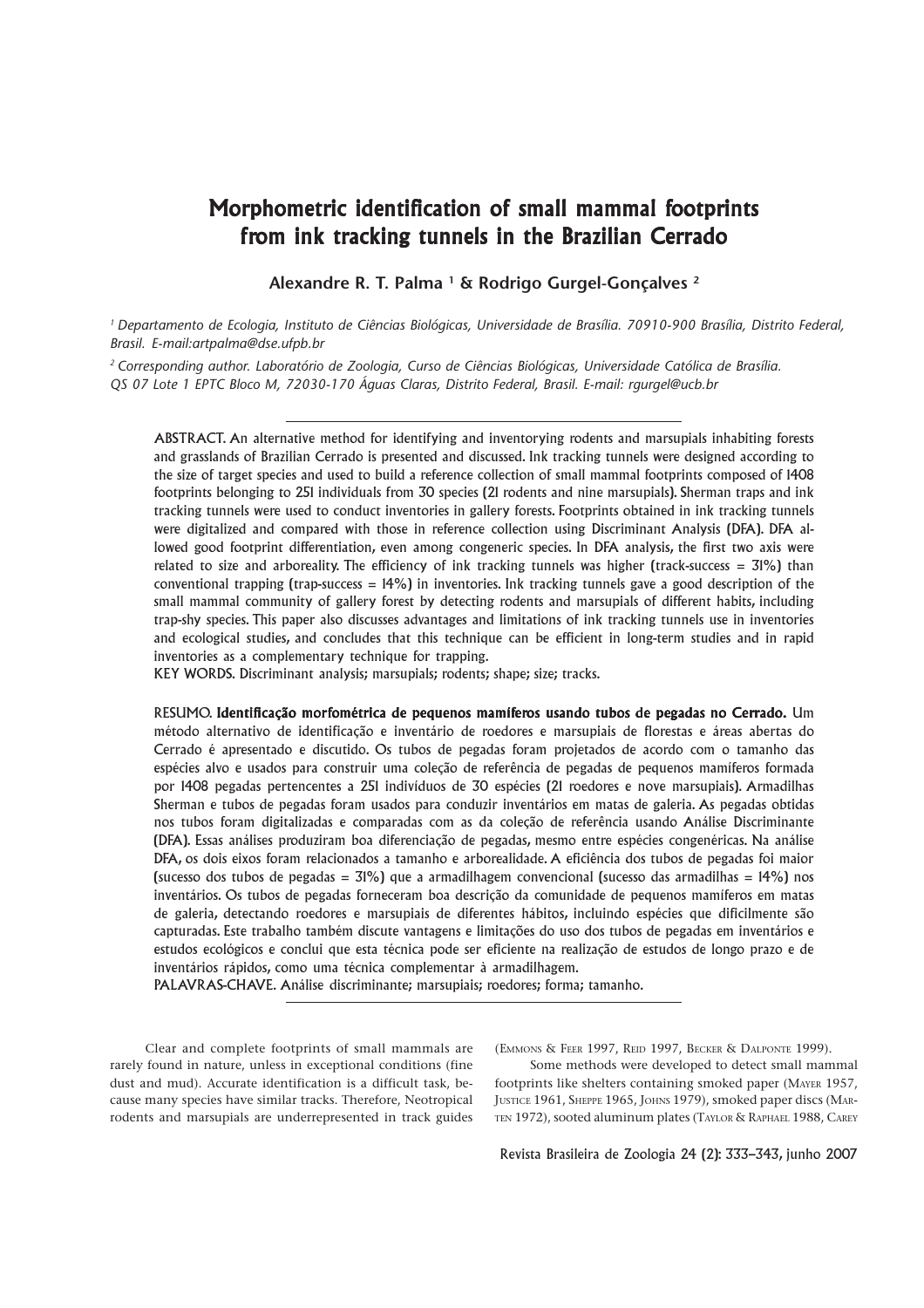& WITT 1991) plates coated with talcum powder solution (BROWN 1969, LIEBERMAN 1973, BOONSTRA *et al*. 1992) or chalk solution (DRENNAN *et al*. 1998), white tiles partially coated with a mixture of printing ink and mineral spirits (LORD *et al*. 1970) and ink tracking tunnels (tunnels hereafter) (KING & EDGARD 1977, APELDOORN *et al*. 1993, RATZ 1997). This last method offers some advantages: providing footprints with good resolution and a permanent record that is easy to handle and stock for later analysis. Footprints obtained using this method could be examined for consistency of the overall shape, arrangement of toe and sole (plantar) pad prints and for the range of print sizes for each of the species (APELDOORN *et al*. 1993, RATZ 1997).

The Neotropical Didelphids, Echimyids and Sigmodontine Murids are speciose groups. The last two groups are particularly conservative in number and general arrangement of toe and sole pads. Despite their conservative foot morphology, these groups show a wide array of locomotion modes and an ample body size range (FONSECA *et al*. 1996), suggesting that reliable identifications could be obtained by using morphometric analysis. This included the use of a minimally redundant set of distances among toe and sole pads, the Truss method (STRAUSS & BOOKSTEIN 1982), and multivariate analysis of these distances (SMALLWOOD & FITZHUGH 1993).

The aims of our study were 1) to adapt the tunnel design to sample small mammals in forests of central Brazil, 2) to create a reference collection of small mammals tracks for this same region and develop a method to identify them, 3) to use this method to identify tracks obtained in field inventories and compare its efficiency with traps in small mammal inventories.

## MATERIAL AND METHODS

#### Tunnel design

We used a modified design of the device presented by APELDOORN *et al*. (1993) to make the tunnels, incorporating adaptations regarding the step length and size of native small mammals, and transport viability. Tunnels of three different sizes were made by cutting PVC water pipe tubes (Tab. I). The inner surface of PVC tubes were covered by form feed printing paper (two-three connected sheets), the ink reservoir was created with a plastic tube cut from middle portion of a two liter plastic soft drink bottle. The plastic tube fits nicely inside the large PVC tubes (diameter: 10 cm), and it can be cut along its length and rolled up to fit into medium and small tubes (diameters: 7.5 cm, and 5 cm, respectively). The ink reservoir was placed inside the central part of PVC. In field situations this allows recording of animals entering from both sides (Fig. 1). We used blue ink stamp (PILOT). Previous tests showed that this ink provided footprints with good resolution for at least 16 days in laboratory conditions and seven days in field conditions (during dry season).

The bait was placed out of reach of the animals, in a space between the outer ink reservoir and the inner PVC tube surfaces (Fig. 1). To open this space, we inserted a stick be-

Revista Brasileira de Zoologia 24 (2): 333–343, junho 2007

tween the plastic ink reservoir and the PVC pipe. In this way a baited tunnel could attract multiple specimens.

Working in the field, we observed that recharging the ink and bait in the small and medium sized tunnels was a difficult task because we could not reach the center of the tunnels by hand. To solve this problem we cut transversely these tunnels in two halves, and at the end of one of the halves we molded a flange by heating it in boiling water to create a slip to rejoin both halves. In this way we could separate the halves to recharge the ink and bait, and reconnect them again.



Figure 1. Components of an ink tracking tunnel.

## Track collection and identification

Small mammal tracks were collected in two situations: tracks produced by trapped and identified individuals (reference tracks) and tracks of unknown free-ranging individuals (field tracks).

We built a reference collection of small mammal tracks using animals captured during a study on community structure in different habitats of the Brazilian Cerrado, mainly in gallery forests, but also in savannas, grasslands and swamps. The animals captured during a three-year period (2000-2002) were identified (species, sex, age, and collector number) and encouraged to walk through the tunnel at least three times or until we obtained footprints of good quality. In order to acquire longer track trails as reference material we placed the ink reservoir at one extremity of an unbaited tunnel.

The best footprints (three anterior footprints and three posterior footprints, including right and left ones) obtained from each identified individual were selected. These footprints were scanned in 400 dpi resolution, reoriented (left ones were flipped to become comparable to right ones), and digitalized using Carta Linx software. Coordinates of each footprint (centers of toe and sole pad prints) were used to calculate distances between pads. We then selected a set of pad distances using the Truss method (STRAUSS & BOOKSTEIN 1982) along with some adaptations: the truss was constructed initially with central sole pads (rigid part of feet) and then with toe pads (mobile part), connecting adjacent toes and toes to central pads (Fig. 2). Dis-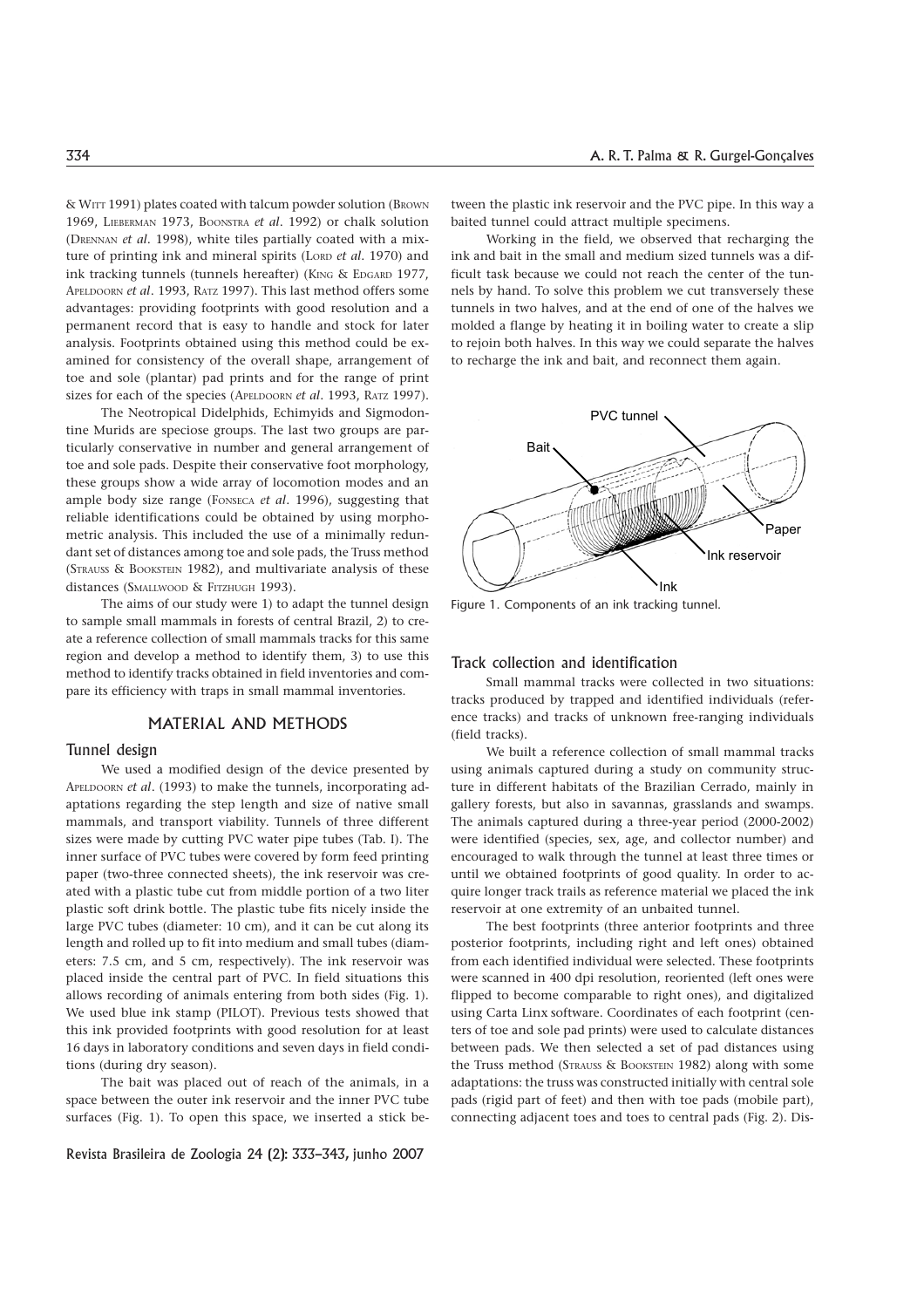Table I. Tracking tunnel sizes used for small mammals found in Brazilian Cerrado. We used the following guidelines for size adjustment: minimum length of ink reservoir (two steps), minimum length of paper on each side of ink reservoir (three steps), maximum total length suitable for transport and handling (90 cm). Medium and small tubes are mounted using two sections of PVC tubes.

|                                 | Large                 | Medium                   | Small                 |
|---------------------------------|-----------------------|--------------------------|-----------------------|
| Target species                  | Didelphis albiventris | Proechimys longicaudatus | Oryzomys megacephalus |
| Mean Weight (g)                 | 1250                  | 250                      | 60                    |
| Maximum step length (cm)        | 10.0                  | 6.5                      | 5.0                   |
| Measurements of tracking tunnel |                       |                          |                       |
| Paper length (cm)               | $37 \times 2$         | $22 \times 2$            | $22 \times 2$         |
| Ink reservoir length (cm)       | 16                    | 16                       | 16                    |
| Total PVC tube length (cm)      | 90                    | $31 \times 2$            | $31 \times 2$         |
| Tube diameter (cm)              | 10.0                  | 7.5                      | 5.0                   |



Figure 2. Right footprints of rodents (left) and marsupials (right). Anterior footprints (above) and posterior ones (below). Toe pads are identified by numbers and central pads by letters (after APELDOORN *et al.* 1993). Lines connecting pads represent distances used in multivariate analysis.

tances were transformed  $(x' = log [x])$ , standardized (mean = 0) and variance = 1) and used to differentiate species represented in reference collection using Discriminant Analysis (DFA).

Sampling tracks of free-ranging individuals poses a problem. Different free-ranging individuals of the same or different species can enter a given tunnel. Since we were not able to differentiate tracks of conspecific individuals, we defined all footprints of a given species in one tunnel as a single record, not considering if they were left by different individuals or during different nights. So field tracks of a record were processed right the same way as reference tracks of a single known individual. This resulted in each field record having (if possible) three forefeet replicates and three hindfeet replicates in data set.

Identification of field footprints was made by comparing them with reference footprints using DFA. Classification of field footprints in a given species was done in four steps. First, we checked if DFA generated a good model of discrimination among groups (species) by looking at the efficiency of Discriminant Functions in correctly classifying the reference footprints. We only accepted classification models that classified correctly more than 95% of reference footprints. Second, when this efficiency rate threshold was not reached, we reduced the number of groups (by eliminating clearly dissimilar species), in order to reduce the noise of dissimilar species in the data, and tested the discrimination among groups again. Third, if discrimination among groups remained poor, footprints were considered as unidentified. If discrimination among groups was good (> 95%), then each field footprint was assigned to its most probable group as indicated by Discriminant Functions. Fourth, identification of a given record was confirmed only if the following criteria were met: 1) if all the replicates (anterior and posterior ones) of that record were classified in the same group with  $p > 0.95$  and 2) if the all replicates of that record were found inside the same cloud of reference footprints (= a species in the reference collection) in the DFA graphs. This second criterium avoided wrong footprint identifications of rare species not included in our reference collection.

## Tunnels as inventory method

We made two inventories using tunnels in a gallery forest along Taquara stream at RECOR (Reserva Ecologica do Instituto Brasileiro de Geografia e Estatística) near Brasília, Federal District, Brazil (15º56'S, 47º53'W). Characteristics of nearby similar gallery forests were described by RATTER (1980), NITIKMAN & MARES (1987), and SILVA JÚNIOR *et al*. (1998).

The first inventory (August 2000) was a preliminary one, and we used only tunnels. In the second inventory (August 2001) we combined traps and tunnels in order to compare the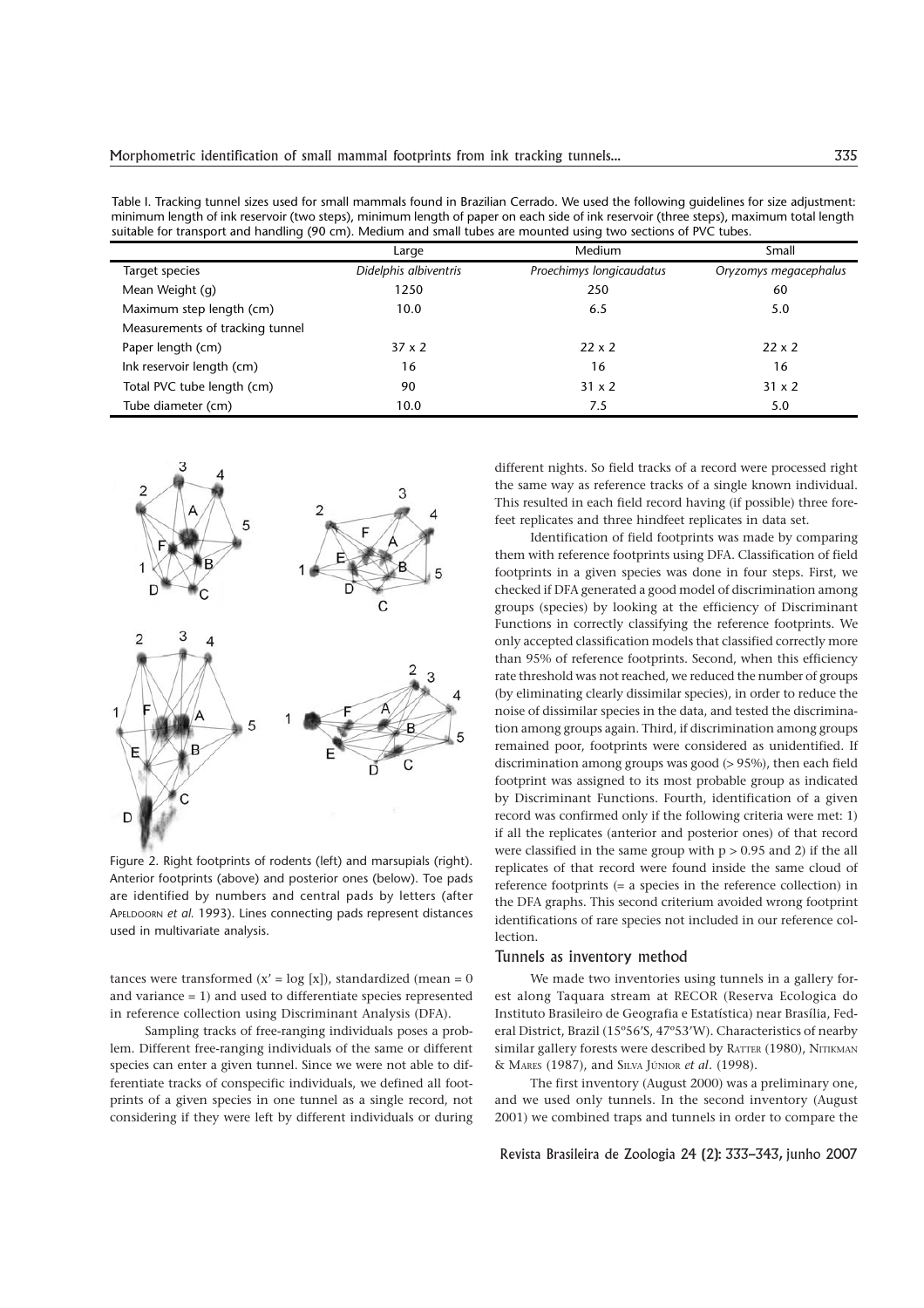

Figures 3-4. Discriminant analysis of: (3) marsupial footprints with 95% concentration ellipses of anterior (left:  $\lambda = 0.001$ , F = 14.22, d.f.  $= 200, 1200, p < 0.001$  and posterior footprints (right:  $\lambda = 0.001, F = 16.19, df = 176, 1176, p < 0.001$ ); (4) rodent footprints with 95% concentration ellipses of anterior (left:  $\lambda = 0.001$ , F = 13.88, d.f. = 456, 7465, p < 0.001) and posterior footprints (right:  $\lambda = 0.004$ ,  $F = 12.25$ , d.f. = 400, 6579,  $p < 0.001$ ). Species codes as in table II.

efficiency of both methods. In both inventories we used equal numbers of different sized tunnels, half set on the ground, half set on horizontal vines or tree branches (1 to 2 m high) using rubber strips. The bait was a mixture of banana, peanut cream, corn flour and sardines.

In August 2000 we used 36 tunnels (18 on the ground and 18 in the understory) arranged in a  $6 \times 3$  grid (spacing = 7 m). The tunnels were monitored after four and seven nights totaling a sampling effort of 252 tunnels-night.

In August 2001, we set two transects with 30 stations

(290 m long, spacing = 10 m) in Taquara gallery forest 100 m apart from each other. In one transect we put 60 Sherman traps and in the other 60 tunnels (30 pieces on the ground and 30 in the understory of each transect). We used the same bait for traps and tunnels. After four nights, the traps were replaced by tunnels and vice-versa, remaining in the transect for another four-night period, totaling a sampling effort of 240 tunnelsnight and 240 traps-night in each transect. Both transects were checked daily, but track records were collected only after the fourth night.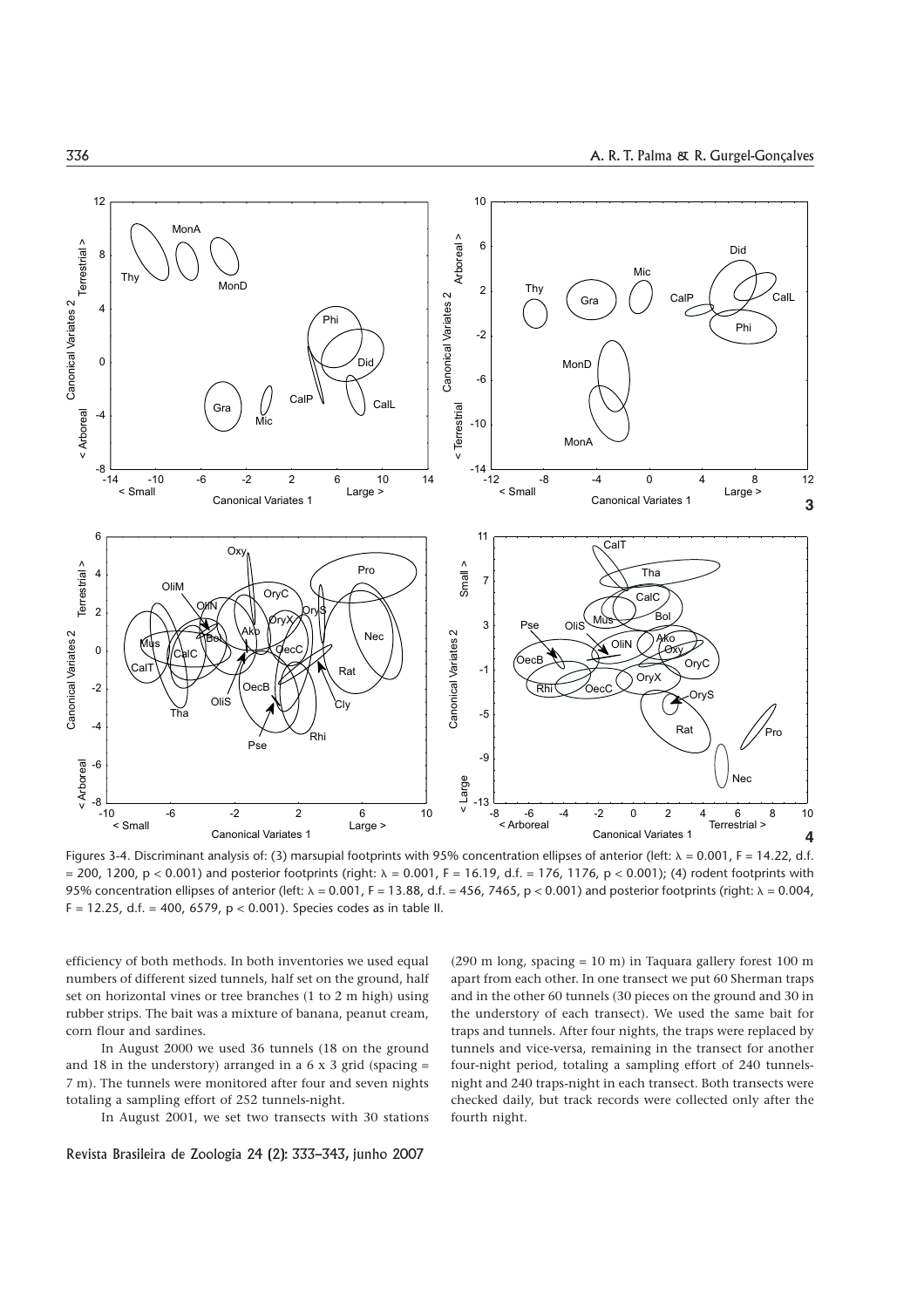| Species                                           |      | Number of      | Number of footprints |           |            | Locomotion               |
|---------------------------------------------------|------|----------------|----------------------|-----------|------------|--------------------------|
|                                                   |      | individuals    | Anterior             | Posterior | Weight (g) | mode                     |
| Marsupials                                        |      |                |                      |           |            |                          |
| Didelphidae                                       |      |                |                      |           |            |                          |
| Caluromys philander (Linnaeus, 1758)              | CalP | 1              | 3                    | 3         | 170        | Arboreal                 |
| Caluromys lanatus (Olfers, 1818)                  | CalL | $\overline{2}$ | 6                    | 6         | 356        | Arboreal                 |
| Didelphis albiventris Lund, 1840                  | Did  | 9              | 26                   | 24        | 1250       | Scansorial               |
| Gracilinanus agilis (Burmeister, 1854)            | Gra  | 34             | 90                   | 89        | 30         | Scansorial               |
| Micoureus demerarae (Thomas, 1905)                | Mic  | 3              | 9                    | 9         | 105        | Arboreal                 |
| Monodelphis americana (Müller, 1776)              | MonA | 3              | 9                    | 9         | 29         | Terrestrial              |
| Monodelphis domestica (Wagner, 1842)              | MonD | 3              | 9                    | 6         | 67         | Terrestrial              |
| Philander opossum (Linnaeus, 1758)                | Phi  | 14             | 42                   | 42        | 360        | Terrestrial              |
| Thylamys velutinus (Wagner, 1842)                 | Thy  | 2              | 6                    | 5         | 24         | Terrestrial              |
| Rodents                                           |      |                |                      |           |            |                          |
| Muridae                                           |      |                |                      |           |            |                          |
| Murinae                                           |      |                |                      |           |            |                          |
| Mus musculus Linnaeus, 1758                       | Mus  | 7              | 22                   | 21        | 16         | Scansorial <sup>A</sup>  |
| Rattus norvegicus (Berkenhout, 1769)              | Rat  | 9              | 27                   | 27        | 353        | Terrestrial A            |
| Sigmodontinae                                     |      |                |                      |           |            |                          |
| Akodon cursor (Winge, 1887)                       | Ako  | 11             | 33                   | 30        | 38         | Terrestrial              |
| Necromys lasiurus (Lund, 1840)                    | Bol  | 18             | 36                   | 36        | 35         | Terrestrial              |
| Calomys tener (Winge, 1887)                       | CalT | 6              | 12                   | 9         | 20         | Terrestrial              |
| Calomys callosus (Rengger, 1830)                  | CalC | 5              | 15                   | 15        | 31         | Terrestrial              |
| Nectomys squamipes (Brants, 1827)                 | Nec  | 5              | 15                   | 12        | 249        | Semiaquatic              |
| Oecomys bicolor (Tomes, 1860)                     | OecB | 30             | 90                   | 89        | 28         | Arboreal                 |
| Oecomys concolor (Wagner, 1845)                   | OecC | 6              | 18                   | 18        | 60         | Arboreal                 |
| Oligoryzomys nigripes (Olfers, 1818)              | OliN | 8              | 24                   | 24        | 21         | Scansorial               |
| Oligoryzomys stramineus Bonvicino & Weksler, 1998 | OliS | 1              | 3                    | 3         | 29         | Scansorial?              |
| Oligoryzomys microtis (Allen, 1916)               | OliM | 1              | 3                    | 3         | 27         | Scansorial               |
| Oryzomys megacephalus (Fischer, 1814)*            | OryC | 29             | 87                   | 82        | 59         | Terrestrial              |
| Oryzomys subflavus (Wagner, 1842)*                | OryS | $\mathbf{1}$   | 3                    | 3         | 92         | <b>Terrestrial</b>       |
| Oryzomys scotti Langguth & Bonvicino, 2002*       | OryX | 12             | 36                   | 36        | 92         | Terrestrial              |
| Oxymycterus delator Thomas, 1903                  | Oxy  | 1              | 3                    | 3         | 83         | Terrestrial <sup>A</sup> |
| Rhipidomys macrurus (Gervais, 1855)               | Rhi  | 21             | 66                   | 66        | 80         | Arboreal                 |
| Thalpomys cerradensis Hershkovitz 1990            | Tha  | $\overline{2}$ | 4                    | 4         | 24         | Terrestrial              |
| Pseudoryzomys sp.                                 | Pse  | 1              | 3                    | 3         | 33         | Arboreal?                |
| Echimyidae                                        |      |                |                      |           |            |                          |
| Clyomys laticeps (Thomas, 1909)                   | Cly  | 1              | 3                    | 2         | 170        | Fossorial                |
| Proechimys longicaudatus (Rengger, 1830)          | Pro  | 5              | 13                   | 13        | 210        | Terrestrial              |

Table II. Number of individuals and digitalized footprints in reference collection from animals captured in three-year period (2000-2002) in Brazilian Cerrado. Weight and locomotion mode after Fonseca et al. (1996), modified by information in: (A) in EMMONS & FEER (1997).

\* A very recent study (WEKSLER *et al.* 2006) divided the genus *Oryzomys* in ten genera. Following this study, the new valid names are *Hylaeamys megacephalus*, *Cerradomys scotti* and *Cerradomys subflavus*.

Total 251 716 692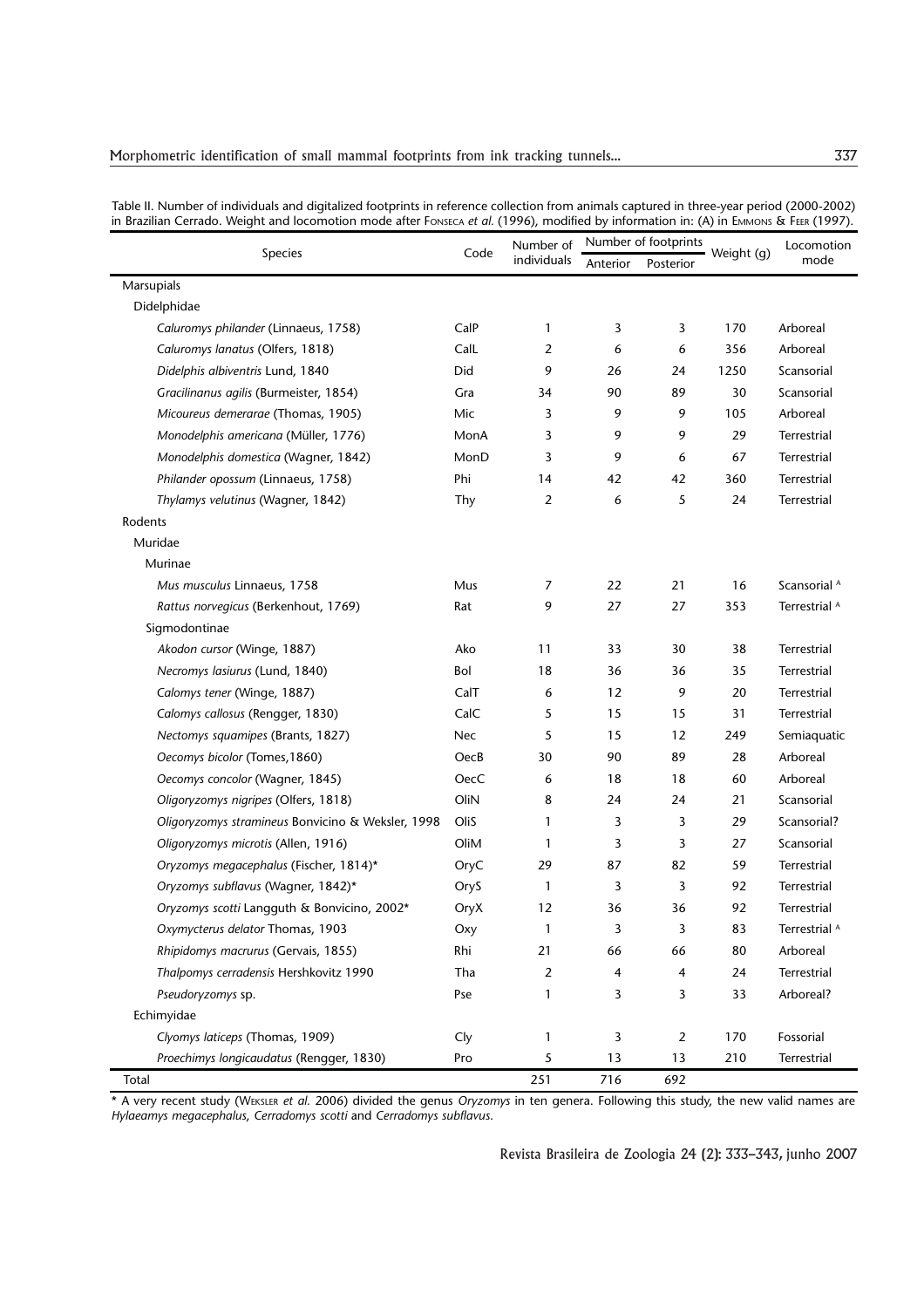#### **RESULTS**

## Tunnel design

The tunnel design was useful in field situations, since we were able to obtain good footprints of free-ranging animals of different body sizes [from *Gracilinanus agilis* (Burmeister, 1854) ( $\approx$  25 g) to *Didelphis albiventris* (Lund, 1840) ( $\approx$  1000 g)], of different habits [*Rhipidomys macrurus* – arboreal, *G. agilis –* scansorial, *Monodelphis* spp. *–* cursorial, *Oxymycterus delator* (Thomas, 1903) – semi-fossorial], in different vegetation strata (ground and understory), and during dry and rainy periods.

Baited tunnels were so attractive to free-ranging small mammals that we could get up to four records (of different species) in the same tunnel after a four-night period, as well as footprints of trap-shy species (*Monodelphis* spp*.*).

Sometimes free-ranging animals left an excess of footprints in the tunnel that prejudiced identification. The average number of footprints per tunnel left by free-ranging animals was  $110 \pm 43$  (n = 7) for *G. agilis*,  $16 \pm 8$  (n = 5) for *D. albiventris/Philander opossum* (Linnaeus, 1758), 25 ± 14 (n *=* 6) for *Monodelphis* sp. and  $28 \pm 11$  (n = 6) for rodents in general.

# Track collection and identification

We built a reference collection composed of 1408 reference footprints obtained from 251 individuals of 30 species (21 rodents and 9 marsupials) captured in gallery forests and grasslands of the Brazilian Cerrado (Tab. II). Footprints of some genera (*Monodelphis*, *Rattus, Proechimys* and *Nectomys*) were so distinctive that they could be identified by direct comparison with the reference collection.

Analyzing field and reference footprints with DFA we were able to identify footprints of small mammals living in forests and grasslands. The discriminant models created by DFA had a high rate of correct classifications of the reference footprints, showing great differentiation among species. The percentage of correct classifications was higher among marsupials (93.8% for anterior footprints and 97.3% for posterior ones) than rodents (74.0% for anterior footprints and 88.3% for posterior ones). In both groups posterior footprints were better in differentiating species, showing a lesser degree of species overlap in DFA graphs (Figs 3 and 4, Tabs III and IV). The percentage of correct classifications in each group (genera) varied from 67 to 100% for rodents and from 88 to 100% for marsupials.

Inspection of DFA graphs showed that differences among species are related to body size and feet morphology, both related to locomotory behaviour. Discriminant Analyses of rodent and marsupial footprints (both anterior and posterior ones) showed a similar arrangement of species footprints: the first two Discriminant Functions represented a sequence from small to large species and a sequence from terrestrial through scansorial to arboreal species (Figs 3 and 4).

Discrimination among groups of footprints species was better when we used fewer species in DFA, resulting in higher percentage of correct classifications of reference footprints in

Revista Brasileira de Zoologia 24 (2): 333–343, junho 2007

groups as the noise due to dissimilar species was removed from analysis. Discriminant analysis of posterior footprints of congeneric species (see Tab. II for species list) showed an even higher percentage of correct classifications for *Monodelphis* spp. (100%), *Oecomys* spp. (97.3%), *Calomys* spp. (100%), *Oryzomys* spp. (97.9%, Fig. 5), and *Oligoryzomys* spp. (100%).



Figure 5. Discriminant Analysis of posterior footprints of three species of *Oryzomys* ( $\lambda = 0.076$ , F = 15.46, d.f. = 56, 328, p < 0.001: O. *subflavus* (circle), *O. scotti* (triangle) and *O. megacephalus* (square).

#### Tunnels as inventory method

In the first inventory (August 2000), we obtained 65 track records (record of one species in a given tunnel) of at least seven species, resulting in a record success rate (track records/ tunnels-night) of 25.8%. In the second inventory (August 2001) we obtained 149 track records and 68 captures of at least 8 species (Tab. V). In this inventory, the overall efficiency of the tunnel (31.0%) was higher than the trapping by Sherman traps (14.1%). The success of trapping and track-recording were lower in the first week (8.3% and 27.9%, respectively), than in the second week (20.0% and 34.1%, respectively).

In the second inventory, the numbers of captures and track records of each species were not significantly correlated (Tab. V, Spearman correlation,  $r_s = 0.573$ , p = 0.137), suggesting that species exhibited different responses to traps and tunnels. Considering the same sampling effort used in these two techniques, some species had similar responses to both techniques [*Proechimys longicaudatus* (Rengger, 1830), *R. macrurus*] while others had better responses to tunnels like *Monodelphis* spp. and *Oryzomys megacephalus* (Fischer, 1814) that were detected only by tunnels. No species were detected only by trapping.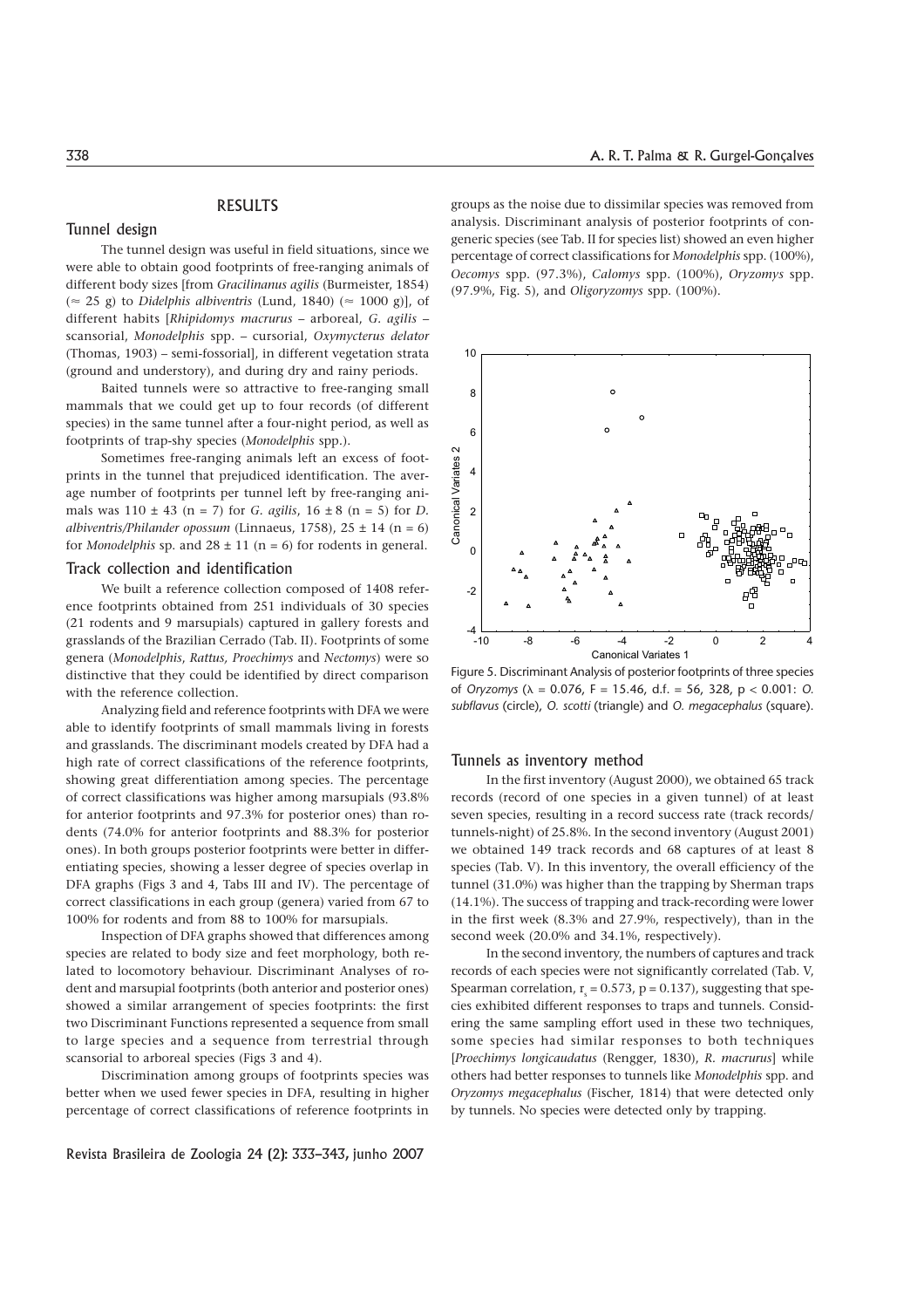|                                | Posterior footprints |                 |                | Anterior footprints |                 |
|--------------------------------|----------------------|-----------------|----------------|---------------------|-----------------|
| Variables                      | DF <sub>1</sub>      | DF <sub>2</sub> | Variables      | DF1                 | DF <sub>2</sub> |
| ${\sf AB}$                     | 0.13                 | $-0.50$         | ${\sf AB}$     | 0.76                | 0.54            |
| AE                             | 0.61                 | $-1.95$         | AF             | $-0.21$             | 1.92            |
| AF                             | $-0.94$              | 2.61            | A2             | $-0.73$             | $-1.38$         |
| A1                             | 2.39                 | $-1.43$         | A <sub>3</sub> | 2.05                | $-2.19$         |
| A2                             | 0.63                 | 0.03            | A4             | $-1.28$             | 3.23            |
| A3                             | 0.16                 | $-1.81$         | A5             | $-1.16$             | .17             |
| A4                             | 0.05                 | 1.40            | BC             | 0.04                | 0.07            |
| BC                             | 0.18                 | $-0.11$         | <b>BD</b>      | 0.73                | $-0.54$         |
| BE                             | 0.42                 | 0.01            | BF             | $-0.69$             | 0.23            |
| BF                             | $-0.50$              | $-0.14$         | <b>B4</b>      | $-0.95$             | $-0.09$         |
| <b>B2</b>                      | $-0.76$              | $-0.36$         | B <sub>5</sub> | 0.57                | $-0.54$         |
| B <sub>3</sub>                 | 0.24                 | 0.97            | CD             | 0.22                | 0.31            |
| <b>B4</b>                      | $-0.79$              | $-0.50$         | C <sub>5</sub> | 0.19                | 0.17            |
| B <sub>5</sub>                 | 0.52                 | $-1.01$         | D <sub>1</sub> | 1.09                | $-0.68$         |
| <b>CE</b>                      | $-0.32$              | 1.21            | F1             | $-1.47$             | 0.43            |
| C <sub>4</sub>                 | 0.90                 | $-0.30$         | F <sub>2</sub> | 0.15                | 1.93            |
| C <sub>5</sub>                 | $-0.61$              | 1.45            | F <sub>3</sub> | $-2.60$             | 2.33            |
| EF                             | 0.01                 | 0.42            | F4             | 3.01                | $-3.99$         |
| E1                             | 0.26                 | $-0.80$         | 12             | 0.80                | $-0.48$         |
| F <sub>1</sub>                 | $-1.29$              | 1.64            | 23             | 1.20                | $-1.96$         |
| ${\sf F2}$                     | 1.21                 | $-0.76$         | 34             | $-0.38$             | 0.75            |
| 12                             | $-1.86$              | 1.54            | 45             | 0.16                | 0.27            |
| 23                             | 0.06                 | 0.02            |                |                     |                 |
| 34                             | 0.00                 | $-0.60$         |                |                     |                 |
| 45                             | 0.02                 | 0.10            |                |                     |                 |
| Eigenvalue                     | 31.37                | 7.59            |                | 33.37               | 15.11           |
| Discriminating Information (%) | 70                   | 17              |                | 62                  | 29              |

Table III. Discriminant functions (DF) of DFA of measures of posterior footprints and anterior footprints of marsupials. Variable codes follow figure 2.

#### **DISCUSSION**

#### Tunnel design

Footprints obtained using the tunnels presented good resolution and were easy to stock and handle. The inventory method using tunnels was cheap (one tunnel costs US\$1.20), allowing flexibility in field situations, providing little interference in animal movements and protecting footprints from climatic factors. The check takes only about one minute per tunnel. The site is not disturbed and the footprints can be analyzed later. Using this method the presence of a field researcher is not necessary on a daily basis, like trapping. In addition, the method is harmless, not causing any stress situation to animals, while avoiding straight contact, as some small mammals species can be hosts of diseases like Hantaviruses and American Trypanosomiasis for example (LENZI *et al.* 1984, MILLS *et al.* 1995).

Two problems lead to data loss using tunnels: rainy weather and over-tracking. During the wet season, we observed that rain blurred 14% of track records (Tab. V). This was caused neither by flooding, nor by rain drops falling directly inside tunnels, but by droplets produced by rain drops splashing just outside the tube. Loss of data due to rain can be even more severe in grasslands than in forests. We solved this problem in further inventories in grasslands by protecting each open end of tunnel with a 90° elbow PVC fitting slightly inclined downward.

Over-tracking caused by the high activity of mammals inside tunnels prejudiced footprint selection. The over-tracking problem was observed in other track studies (MARTEN 1972, KING & EDGAR 1977) and could be minimized by changing the paper more frequently, by not baiting the tunnel in areas with high mammal activity, or by letting the animals remove the bait.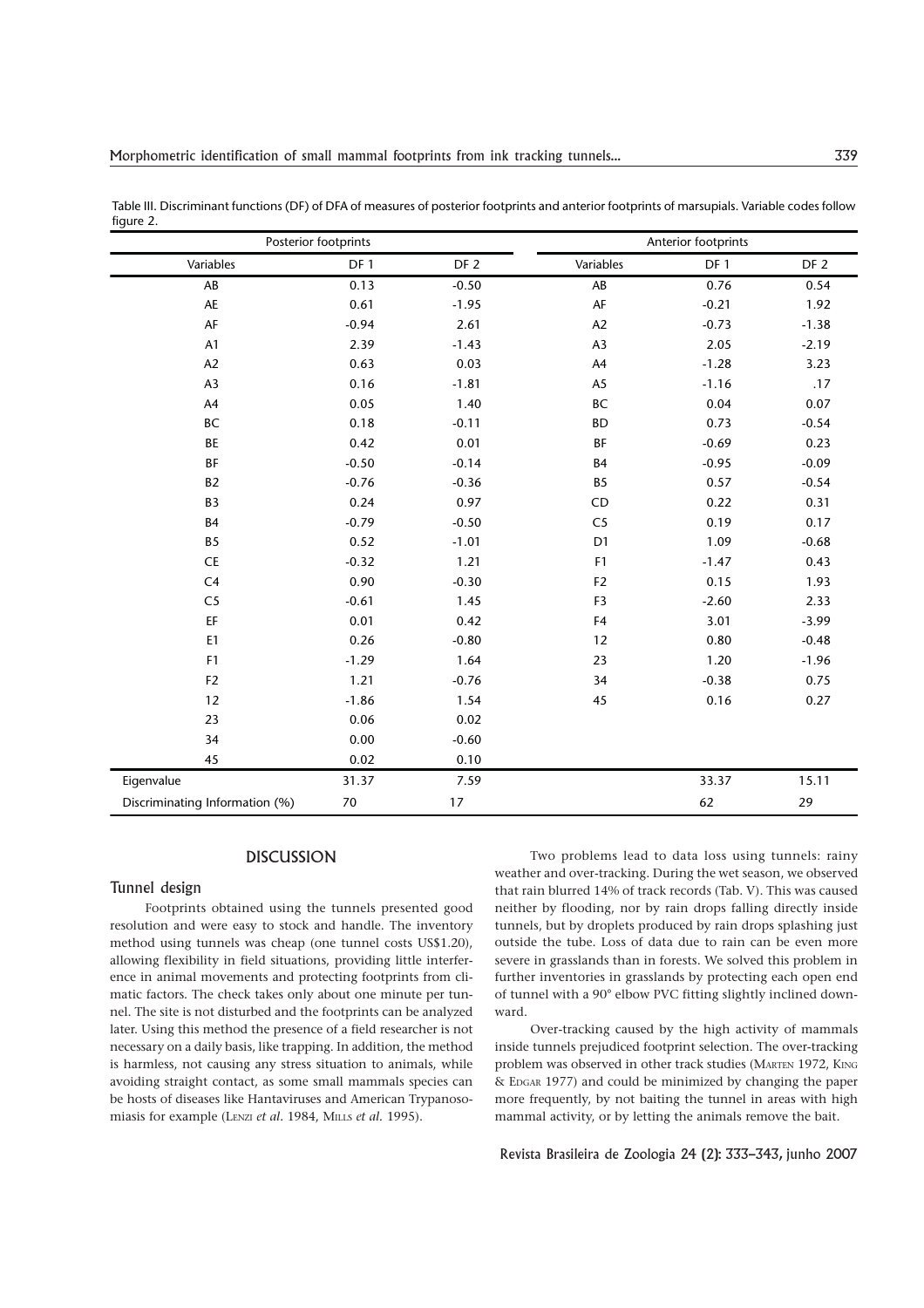|                                | Posterior footprints |                 |                | Anterior footprints |                 |
|--------------------------------|----------------------|-----------------|----------------|---------------------|-----------------|
| Variables                      | DF <sub>1</sub>      | DF <sub>2</sub> | Variables      | DF 1                | DF <sub>2</sub> |
| AB                             | 0.95                 | 0.51            | AB             | $-0.19$             | 0.12            |
| AE                             | $-0.65$              | $-0.13$         | AF             | $-0.08$             | $-0.25$         |
| AF                             | 0.46                 | 0.05            | A2             | 0.09                | 0.21            |
| A2                             | 1.92                 | 0.56            | A <sub>3</sub> | $-0.11$             | $-0.28$         |
| A <sub>3</sub>                 | $-0.67$              | $-0.22$         | A4             | $-0.58$             | $-1.41$         |
| A4                             | 0.20                 | 0.39            | <b>BC</b>      | $-0.13$             | 0.12            |
| A5                             | 0.00                 | 0.26            | <b>BD</b>      | 0.25                | 0.01            |
| <b>BD</b>                      | 0.16                 | 0.17            | BF             | $-0.06$             | $-0.15$         |
| BE                             | $-0.42$              | $-0.83$         | <b>B4</b>      | 0.76                | 1.02            |
| BF                             | $-0.66$              | $-0.20$         | B <sub>5</sub> | $-0.55$             | 0.15            |
| <b>B4</b>                      | $-0.42$              | $-0.72$         | CD             | 0.32                | $-0.23$         |
| B <sub>5</sub>                 | $-0.30$              | $-0.48$         | CF             | 0.05                | 0.00            |
| DE                             | 0.03                 | $-0.22$         | C <sub>5</sub> | 0.62                | $-0.51$         |
| D <sub>1</sub>                 | $-0.05$              | 0.04            | DF             | $-0.18$             | $-0.75$         |
| EF                             | 0.85                 | 0.23            | D <sub>2</sub> | 0.32                | 2.09            |
| E1                             | $-0.16$              | $-0.12$         | F <sub>2</sub> | $-0.27$             | $-1.67$         |
| E <sub>2</sub>                 | 0.64                 | $-0.24$         | F <sub>3</sub> | 0.24                | 0.60            |
| F <sub>1</sub>                 | $-0.04$              | 0.36            | 23             | 0.19                | 0.52            |
| F <sub>2</sub>                 | $-2.15$              | $-0.42$         | 34             | 0.37                | 0.23            |
| F <sub>3</sub>                 | 0.85                 | 0.14            | 45             | 0.18                | $-0.07$         |
| 12                             | 0.39                 | 0.12            |                |                     |                 |
| 23                             | $-0.23$              | $-0.28$         |                |                     |                 |
| 34                             | 0.15                 | $-0.16$         |                |                     |                 |
| 45                             | $-0.10$              | $-0.08$         |                |                     |                 |
| Eigenvalue                     | 10.13                | 7.54            |                | 10.24               | 2.93            |
| Discriminating Information (%) | 41                   | 31              |                | 54                  | 15              |

Table IV. Discriminant functions (DF) of DFA of measures of posterior footprints and anterior footprints of rodents. Variable codes follow figure 2

## Track collection and identification

The Cerrado region of Brazil is covered by a mosaic of forests, savannas and grasslands (EITEN 1993). Almost all nonvolant small mammal species usually caught by conventional trapping in the central part of Cerrado region belong to three families: Didelphidae, Echimyidae and Muridae, yelding a set of 45 trappable species (Tab. II, ALHO 1993). Our reference track collection included 22 of the 36 species found in forests and 16 of the 28 species found in savannas and grasslands of this region (Tab. II, ALHO 1993). Although that our reference track collection does not include all small mammal species found in the region, we regard it as a representative collection for the region, as the most common species of each habitat are represented in the collection. Most of the missing species were either rare, or trap-shy.

The use of multivariate analysis allowed the discrimination even of congeneric species, despite the small number of

Revista Brasileira de Zoologia 24 (2): 333–343, junho 2007

individuals sampled for some species (Fig. 5). The success in discriminating species was lower when many species were found in a given size class, as was the case of rodents weighting 30 to 60 g (Fig. 4). In practice, this forced us to use a two-step analysis: one exploratory analysis to eliminate clearly dissimilar species, and another analysis to classify field tracks among a selected subset of species.

Posterior footprints were better than anterior ones in distinguishing rodent and marsupial species (Figs 3 and 4). This was evident when we compared cursorial and arboreal species of both taxa. Soles of hindfeet of terrestrial rodents were clearly more elongated and narrow when compared with those of arboreal ones (see discriminant functions in table IV and the respective variables in figure 2). Among marsupials, hindfeet of arboreal and scansorial species had a clearly opposable finger, a trait also found in other arboreal groups like primates, chameleons and many perching and climbing birds (EMMONS & FEER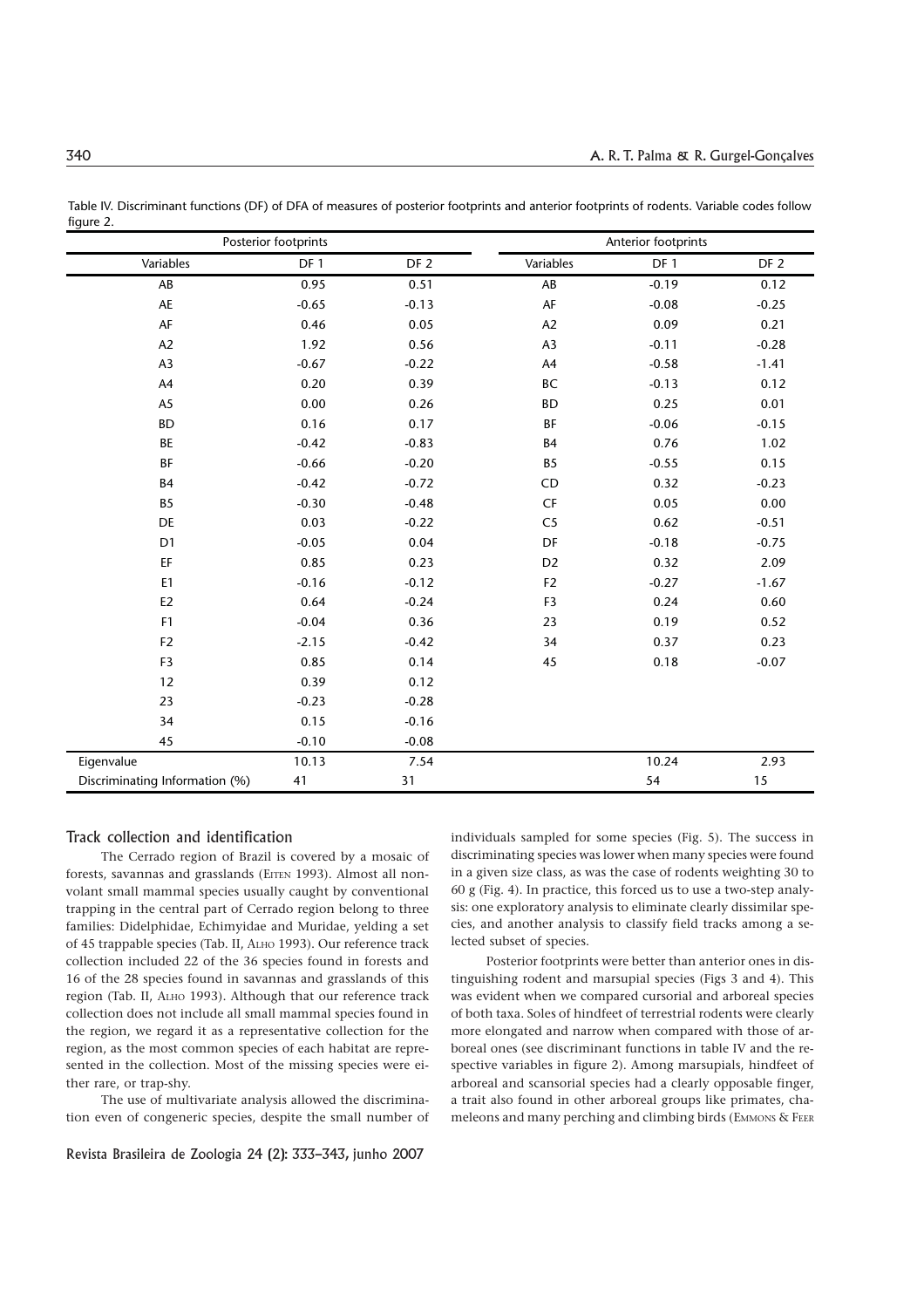1997, FEDUCCIA 1999, ZUG *et al*. 2001). At least among marsupials, arboreal locomotion performance shows a stronger correlation with posterior leg measures, than with anterior ones (DELCIELLOS & VIEIRA 2002).

There are two limitations in the use of tunnels: lack of individualization and dependence on a good local reference collection. The need for building a good reference collection for the region to be studied is the main limitation of tunnels as an inventory method. This is particularly limiting in inventories in less sampled regions. A good reference collection means a representative collection of the communities sampled (including rare species), based on good identifications of living animals, with multiple high quality footprints for each species. Since footprints records can be stored and analyzed latter, the reference collection can be built (or complemented) during and even after the inventory itself.

Lack of individualization means that it is not possible to differentiate individuals by their footprints, except when animals were toe-clipped (JUSTICE 1961, SHEPPE 1965). Hence, parameters that depend on individualization (density, home range area, survival, etc) cannot be estimated from tunnels only, but require the associated use of traps and toe-clipping. We believe that the clever and associated use of tunnels, traps and toeclipping may be more efficient (data points/sampling effort) than only trapping, without a significant loss of data quality. The tunnels can be particularly useful in studies that use presence/absence data (inventories) or activity indexes (habitat/ microhabitat selection) (RYAN *et al*. 1993, DRENNAN *et al*. 1998). Tunnels as inventory method

Our results showed that the inventory method using tunnels was more efficient (data points/sampling effort) than trapping (Tab. V). A similar result was found by KING & EDGAR (1977), who obtained higher efficiency for non-baited track recording (1.6%), than for conventional trapping (0.5%). The tunnels also provided a relevant description of the small mammal community of gallery forest by identifying rodents and marsupials of different habits: terrestrial, scansorial, arboreal, and semifossorial (Tab. II).

Using the same sampling effort, we obtained more information using tunnels than by using traps and all species sampled presented better or similar reaction to the tunnels in comparison with traps. *Monodelphis* spp. and *Oryzomys megacephalus* were better represented in tunnels than in traps (Tab. V). Other studies showed the same pattern, indicating that some small mammal species were reluctant to enter into traps (SEALANDER *et al*. 1958, BOONSTRA *et al.* 1992). *Monodelphis* spp. are clear examples of trap-shy species, that could be better studied by alternative sampling methods (Voss & EMMONS 1996).

When using tunnels, it is possible to find a track that does not fit any species in the reference collection. This happened to us with *Oxymycterus*-like footprints made in a gallery forest. If a good reference collection was already built, finding

Table V. Number of track records in ink-tracking tunnels and captures in Sherman traps during two inventories at Taquara Gallery forest in the Brazilian Cerrado. (A) There are four species of *Monodelphis* in study area (*M. americana*, *M. domestica*, *M. kunzi* e *M. rubida*), but only two are represented in our track collection thus precluding identification at species level, (B) we could not differentiate some anterior footprints of young *Didelphis albiventris* from those of adult *Philander opossum*, (C) rainfall during August 2000 inventory blurred some footprints precluding identification.

|                                     | Track records inventory |      |                         |
|-------------------------------------|-------------------------|------|-------------------------|
| Species                             | 2000                    | 2001 | Captures 2001 inventory |
| Marsupiais                          |                         |      |                         |
| Gracilinanus agilis                 | 28                      | 100  | 52                      |
| Monodelphis spp. A                  | 3                       | 8    | 0                       |
| Didelphis albiventris               | 0                       |      | 2                       |
| Didelphis or Philander <sup>8</sup> | 3                       | 5    |                         |
| Not identified                      |                         | 0    | $\Omega$                |
| Rodents                             |                         |      |                         |
| Oecomys bicolor                     | 3                       |      |                         |
| Oecomys concolor                    | $\Omega$                | 2    |                         |
| Rhipidomys macrurus                 | 0                       | 10   | 9                       |
| Oryzomys megacephalus               |                         |      | 0                       |
| Proechimys longicaudatus            | 6                       | 2    |                         |
| Oxymycterus delator                 |                         | 0    | 0                       |
| Not identified                      | 3                       |      | $\Omega$                |
| Blurred footprints <sup>c</sup>     | 9                       | 0    |                         |
| Total                               | 65                      | 149  | 68                      |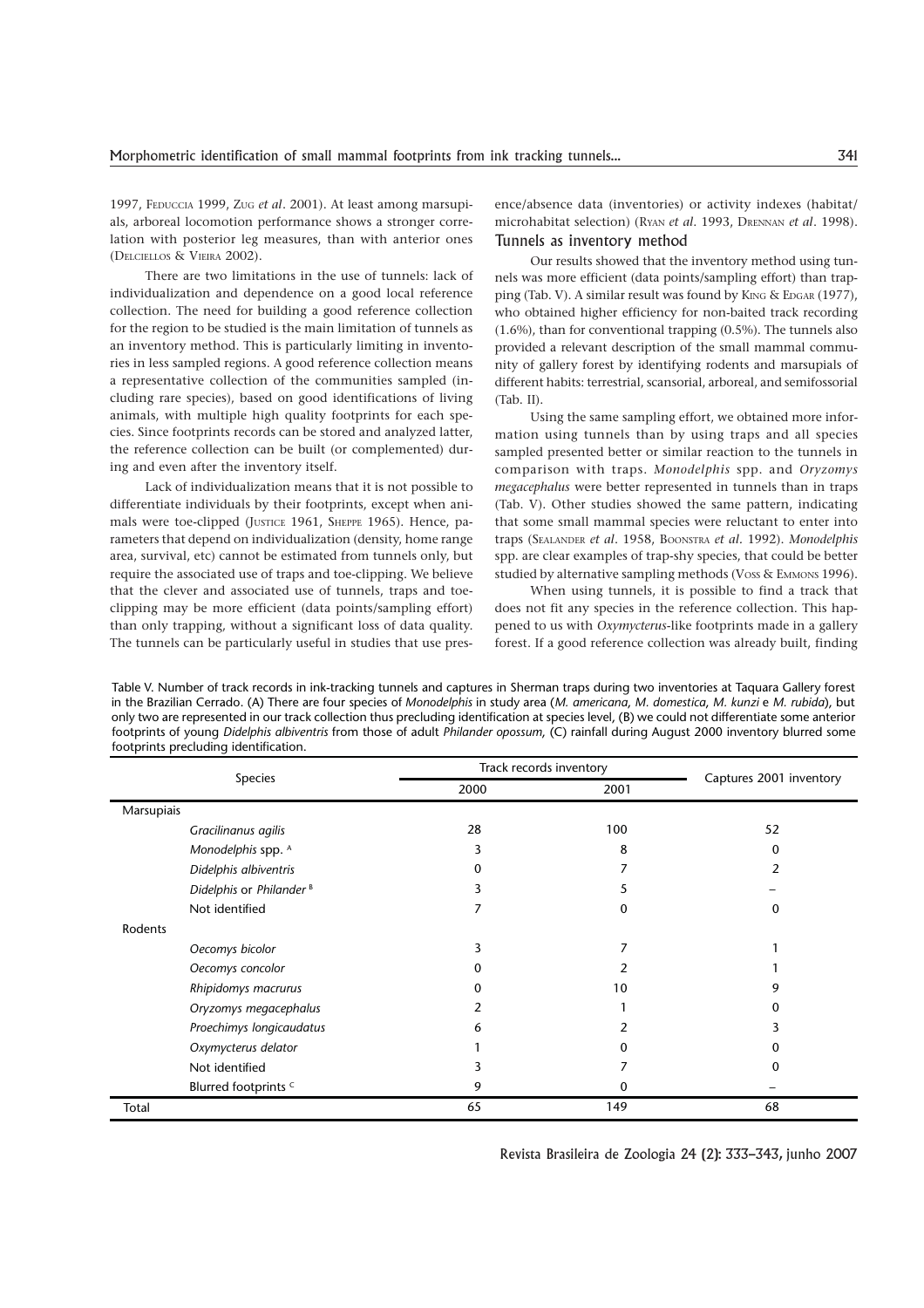tracks of species not represented into it suggests either a rare species, or a species previously unknown in the region.

# CONCLUSIONS

In this study, we showed that it was possible: 1) to sample small mammals in different conditions (distinct habitats, vegetation strata, and species with different locomotion behaviour) using tunnels; 2) to identify small mammal footprints using multivariate analysis, even if congeneric species are syntopic; and 3) to use tunnels as an efficient inventory method. The tunnels can be used in studies that need presence/absence data or an activity index: inventories, distribution, dispersion, daily activity, and habitat/microhabitat selection, besides ecomorphological studies. If individuals are marked by toe-clipping it is possible to study home range and social behavior (JUSTICE 1961, SHEPPE 1965, BROWN 1969, MARTEN 1972, LIEBERMAN 1973, KING & EDGAR 1977). Morphometrical analyses using footprints could be performed to access intraspecific variations (age, sex and geographic variations). The simplicity, low cost, moderate field-effort and permanent record allow the use of tunnels as a suitable method that could complement trapping in ecological studies.

## ACKNOWLEDGEMENTS

We thank Rosângela R.C. Nascimento for suggestions about inks and papers; Ricardo Bomfim for aid in the digitalization phase; Maria N.A. Menezes, Rafael N. Leite and André Faria for their aid in the fieldwork; Denis Briani and Marcelo L. Reis for providing additional tracks for reference collection; Cléber J.R. Alho, Emerson M. Vieira, Raul. A. Laumann, César A. Cuba-Cuba, and William Quatman for reviewing earlier drafts of the manuscript; and Johannes Erasmus for reviewing the english. Diego A. de Moraes, Marcus V. Vieira and Eduardo Leonardecz Neto provided helpful insights to the final version of manuscript. A.R.T. Palma received a scholarship from Coordenação de Aperfeiçoamento de Pessoal de Nível Superior (CAPES) and financial support from WWF-Brasil. R. Gurgel-Goncalves received a scholarship from Conselho Nacional de Desenvolvimento Científico e Tecnológico (CNPq).

#### REFERENCES

- ALHO, C.J.R. 1993. Distribuição da fauna num gradiente de recursos em mosaico, p. 213-262. *In*: M. N. PINTO (Ed). **Cerrado**: **caracterização**, **ocupação e perspectivas.** Brasília, Editora Universidade de Brasília, 657p.
- APELDOORN, R.; M.EL DAEM; K. HAWLEY; M. KOZAKIEWICZ; G. MERRIAM; W. NIEUWENHUIZEN & J. WEGNER. 1993. Footprints of small mammals. A field method of sampling data for different species. **Mammalia 57**: 407-419.
- BECKER, M. & J.C. DALPONTE. 1999. **Rastros de mamíferos silvestres brasileiros.** Brasília, Editora Universidade de Brasília, 180p.

BOONSTRA, R.; M. KANTER & C.J. KREBS. 1992. A tracking technique to locate small mammals at low densities. **Journal of Mammalogy 73**: 683-685.

- BROWN, L.E. 1969. Field experiments on the movements of *Apodemus sylvaticus* L. using trapping and tracking techniques. **Oecologia 2**: 198-222.
- CAREY, A.B. & J. WITT. 1991. Track counts as indices to abundances of arboreal rodents. **Journal of Mammalogy 72**: 192-194.
- DELCIELLOS, A.C. & M.V. VIEIRA. 2002. Ecomorphologial models for arboreal vertebrates: the case of the marsupial *Philander frenata*. **HOLOS Environment 2**: 195-207.
- DRENNAN, J.E.; P. BEIER & N.L. DODD. 1998. Use of track stations to index abundance of sciurids. **Journal of Mammalogy 79**: 352-359.
- EMMONS, L.H. & F. FEER. 1997. **Neotropical rainforest mammals: a field guide.** Chicago, The University of Chicago Press, 2nd ed., 307p.
- EITEN, G. 1993. Vegetação do Cerrado, p. 17-73. *In*: M. N. PINTO (Ed). **Cerrado: caracterização, ocupação e perspectivas.** Editora Universidade de Brasília, Brasília, 657p.
- FEDUCCIA, A. 1999. **The origin and evolution of birds.** New Haven, Yale University Press, 2<sup>nd</sup> ed., 466p.
- FONSECA, G.A.B.; G. HERRMANN; Y.L.R. LEITE; R.A. MITTERMEIER; A.B. RYLANDS & J.L. PATTON. 1996. Lista anotada dos mamíferos do Brasil. **Occasional Papers in Conservation Biology 4**: 1-38.
- JOHNS, A.D. 1979. A comparative assessment of methods of individual tracking within a population of *Microtus agrestis* (Mammalia, Muridae). **Journal of Zoology 189**: 333-338.
- JUSTICE, K.E. 1961. A new method of measuring home ranges of small mammals. **Journal of Mammalogy 42**: 462-470.
- KING, C.M. & R.L. EDGAR. 1977. Techniques for trapping and tracking stoats (*Mustela erminea*); a review and a new system. **New Zealand Journal of Zoology 4**: 193-212.
- LENZI, L.H.; M.A. JANSEN & P.M. DEANE. 1984. The recent discovery of what might be a primordial escape mechanism for *Trypanosoma cruzi*. **Memórias do Instituto Oswaldo Cruz 79**: 13-18.
- LIEBERMAN, G.A. 1973. Desing of a tracking and observation station of small mammals studies. **Canadian Field Naturalist 87**: 455-456.
- LORD, R.D.; A.M. VILCHES; J.I. MAISZTEGUI & C.A. SOLDINI. 1970. The track board, a relative census technique for studying rodents. **Journal of Mammalogy 51**: 828-829.
- MARTEN, G.G. 1972. Censuring mouse populations by means of tracking. **Ecology 53**: 859-867.
- MAYER, W.V. 1957. A method of determining the activity of burrowing mammals**. Journal of Mammology 38**: 531.
- MILLS, J.N.; T.L. YATES; J.E. CHILDS; R.R. PARMENTER; T.G. KSALEK; P.R. ROLLIN & C.J. PETERS. 1995. Guidelines for working with rodents potentially infected with hantavirus. **Journal of Mammalogy 76**: 716-722.
- NITIKMAN, L.Z. & M.A. MARES. 1987. Ecology of small mammals in a gallery forest of central Brazil. **Annals of the Carnegie Museum 56**: 75-95.